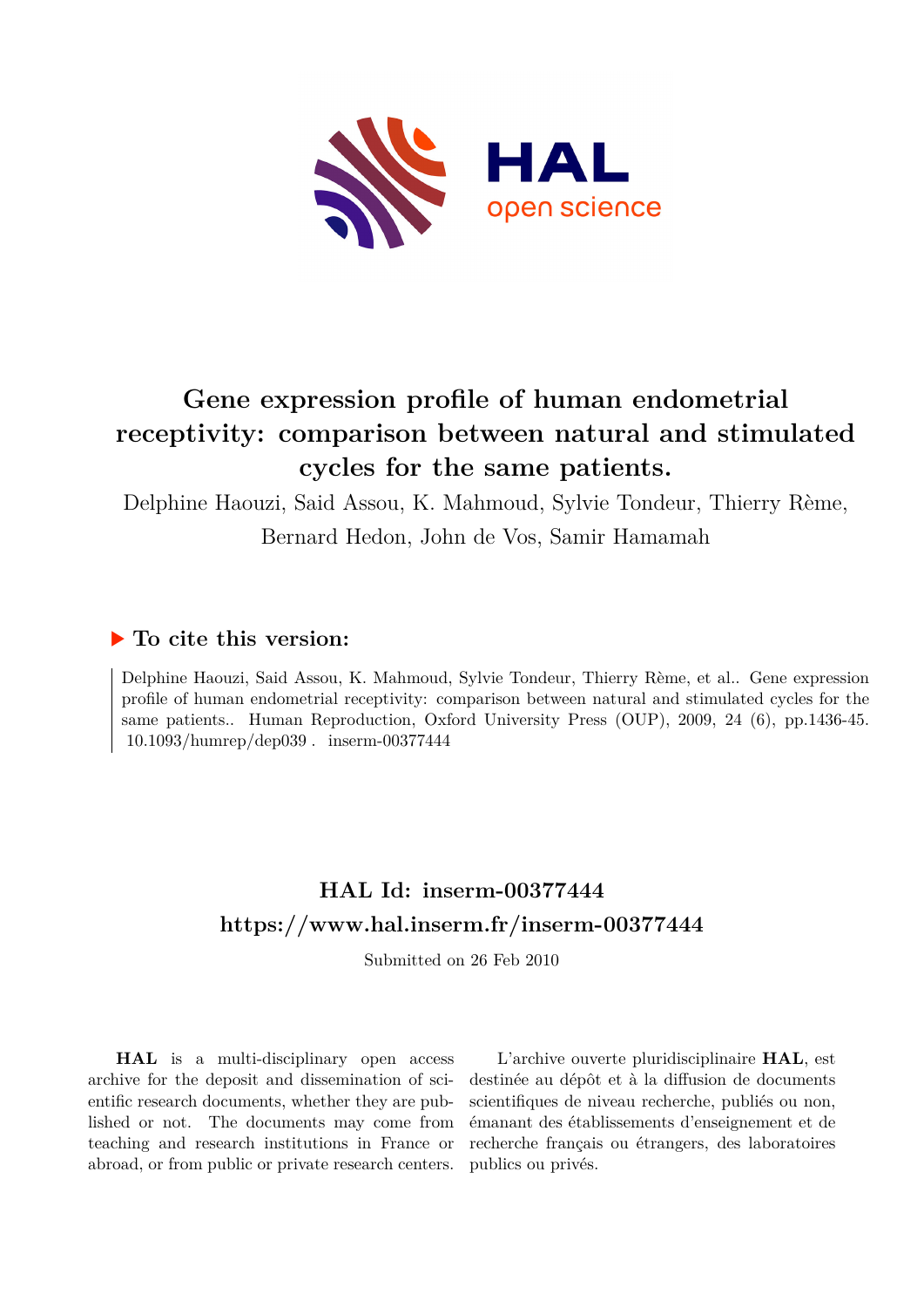# *Gene expression profile of human endometrial receptivity: comparison between natural and stimulated cycles for the same patients*

Delphine Haouzi <sup>1 2</sup> , Said Assou <sup>1</sup> , K. Mahmoud <sup>3</sup> , Sylvie Tondeur <sup>1</sup> , Thierry Rème <sup>1</sup> , Bernard Hedon <sup>2</sup> , John De Vos <sup>1</sup> , Samir **Hamamah** 1 2 \*

*I* Biothérapie des cellules souches normales et cancéreuses INSERM : U847 , Institut de recherche en biothérapie , Université Montpellier I , *CHRU Montpellier , IRB - CHRU Saint-Eloi 80 Avenue Augustin Fliche 34295 MONTPELLIER Cedex 5,FR*

<sup>2</sup> Departement de Medecine et Biologie de la Reproduction CHU montpellier, Hôpital Arnaud de Villeneuve, Université Montpellier I, FR

<sup>3</sup> Centre de FIV Clinique les Jardins, Tunis, TN

\* Correspondence should be adressed to: Samir Hamamah <s-hamamah@chu-montpellier.fr >

# **Abstract Background**

**The adjunction of exogenous hormones for controlled ovarian stimulation (COS) may alter endometrial receptiveness. In order to identify the genes mis-regulated under COS, we compared the endometrium gene expression profiles, from the same patients, in a natural cycle and in a subsequent COS cycle.**

### **Methods**

For the same normal-responder patients  $(n=21)$ , endometrial biopsies  $(n=84)$  were collected during the pre-receptive  $(LH+2)$  and receptive stages (LH+7) of a natural cycle and, subsequently, on oocyte retrieval day (hCG+2) and on transfer day (hCG+5) of a **stimulated cycle. Samples were analyzed using DNA microarrays. Gene expression profiles and biological pathways involved in the endometrial receptivity were analyzed.**

#### **Results**

**Although endometrium transition profiles from pre-receptive to receptive phases are similar between patients, COS regimens alter endometrial receptivity in comparison with natural cycle. Under COS conditions, two endometrial profiles were identified and were associated either with a moderately altered receptivity profile for the majority of the patients or a strongly altered profile for a subcategory of patients. The receptive endometrium transcription profile under COS was defective for biological functions such as TGFβ signalling, leukocyte transendothelial migration and the cell cycle. In addition, several biological functions specifically activated under COS regimens were identified.**

#### **Conclusion**

**Gonadotropin treatments in COS cycles led to disruptions of the transcriptional activation of genes involved in normal endometrial receptivity. We propose that when the receptiveness of the endometrium is seriously compromised by the COS protocol, fresh embryo replacement should be cancelled, the embryo frozen, and thawed embryo replacement should be performed under natural cycles.**

**MESH Keywords** Adult ; Biological Markers ; Biopsy ; Down-Regulation ; Endometrium ; cytology ; physiology ; Female ; Gene Expression Profiling ; Humans ; Menstrual Cycle ; genetics ; Oligonucleotide Array Sequence Analysis ; Ovulation Induction ; Sperm Injections, Intracytoplasmic

**Author Keywords** human endometrium ; microarray ; endometrial receptivity ; natural cycle ; COS

# **Introduction**

In assisted reproductive technology (ART), pregnancy and birth rates following IVF attempts remain low. Indeed, 2 out of 3 IVF cycles fail to result in pregnancy and more than 8 out of 10 transferred embryos fail to implant (Kovalevsky and Patrizio, 2005). Indeed, successful implantation requires a competent embryo, a receptive endometrium and a synchronized dialogue between maternal and embryonic tissues. Although the selection of competent oocyte, embryo and endometrial status assessment has experienced important technological progress, implantation rates are still low under COS for IVF (Donaghay and Lessey, 2007). It is assumed that two-thirds of implantation failures are associated with inadequate endometrial receptivity or with defects in the embryo-endometrium dialogue (Paulson et al ., 1990 ; Simon et al ., 1998 ).

Several parameters have been suggested for assessing endometrial receptivity, including endometrial thickness which is a traditional criterion, endometrial morphological aspect, and endometrial and sub-endometrial blood flow. However, their positive predictive value is still limited (Friedler et al., 1996 : Pierson, 2003 : Alcázar, 2006). More recently, transcriptomic approaches have been driven to identify bio-markers of the endometrial receptivity. Using microarray technology in human endometrial biopsy samples, several studies have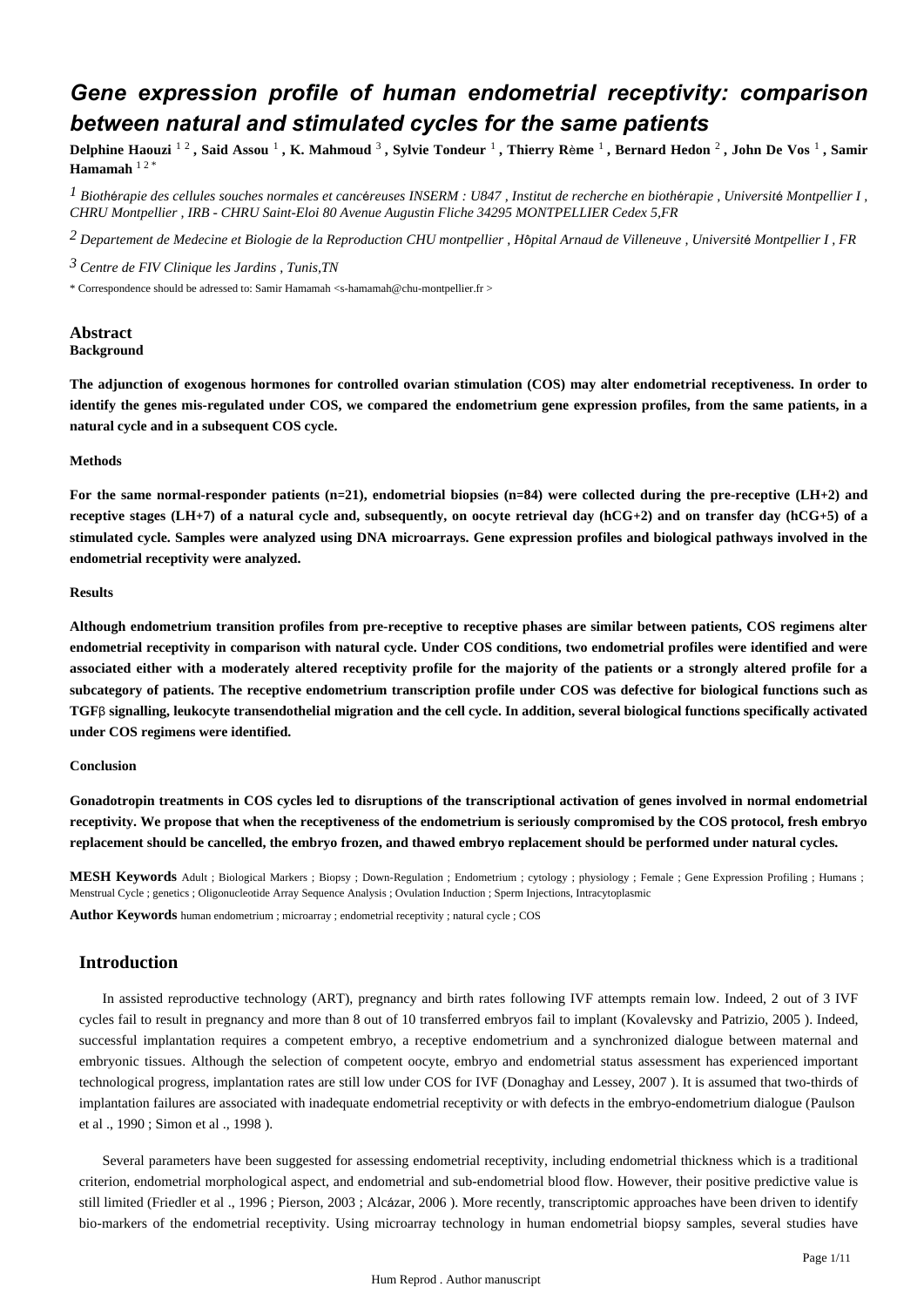reported modifications related to the gene expression profile associated with the transition of the human endometrium from a pre-receptive (early-secretory phase) to a receptive (mid-secretory phase) state during a natural cycle (Carson et al., 2002; Riesewijk et al., 2003; Mirkin et al ., 2005 ; Talbi et al ., 2006 ; Haouzi et al ., 2009 ). However, recent data suggested that COS regimens may have a negative impact on endometrial receptivity compared with natural cycles (Paulson et al ., 1990; Horcajadas et al ., 2005; Simon et al ., 2005; Horcajadas et al ., 2008 ; Liu et al ., 2008). It has been suggested that the impairment of endometrial receptivity is due to high concentration of steroids resulting from COS (Krikun et al ., 2005 ; Liu et al ., 2008 ).

The divergence between the reports analyzing the effects of stimulation protocols on endometrial receptivity may have several explanations: differences in the day of the endometrial biopsies, different patient profiles, different COS protocols, and inadequate numbers of endometrial samples studied. In addition, no study has compared the early and the mid-secretory phases during a natural and stimulated cycle for the same patients, which seems an essential condition to minimize the impact of inter-patient variability.

The aim of this study was to evaluate the global gene expression profile of human endometrial biopsies of normal responder patients during the early-secretory phase and the mid-secretory phase of natural and stimulated cycles in the same patients.

# **Materials and methods**

## **Patient characteristics and endometrial biopsies**

The study population included 21 normal responders patients (age  $30.9$  years  $\pm 3.3$ ) referred for ICSI for male infertility factor recruited after written informed consent. All patients had normal serum FSH, LH and estradiol on day 3 and were normal-responders during a previous first ICSI attempt. This project has received institutional review board (IRB) approval. During the same natural cycle that preceded a second ICSI attempt, two endometrial biopsies were obtained in all women at day  $2$  (LH+2) and day  $7$  (LH+7) after the LH peak and two others were obtained at day 2 (hCG+2) and day 5 (hCG+5) after hCG administration during COS cycles. The LH surge was estimated by the patient herself according to the first day of her menstruation. Histologic analysis was not performed to verify that the LH timing was accurate. Therefore, the possibility for a delay of one day from the first day of the menstruation cannot be excluded. Each biopsy sample was frozen at -80°C in RLT RNA extraction buffer (RNeasy kit, Qiagen, Valencia, CA, USA).

#### **Complementary RNA (cRNA) preparation and microarray hybridization**

Endometrial samples RNA were extracted using the micro RNeasy Kit (Qiagen). The total RNA quantity was measured with a Nanodrop ND-1000 spectrophotometer (Nanodrop Technologies Inc., DE, USA) and RNA integrity was assessed with an Agilent 2100 Bioanalyzer (Agilent, Palo Alto, CA, USA). cRNA was prepared with two rounds of amplification according to the manufacturer's protocol "double amplification" (Two-Cycle cDNA Synthesis Kit, Invitrogen) starting from total RNA (100 ng). Labeled fragmented cRNA (12 μg) was hybridized to oligonucleotide probes on Affymetrix HG-U133 Plus 2.0 arrays containing 54 675 sets of oligonucleotide probes ("probe set") which correspond to  $\approx 30,000$  unique human genes or predicted genes. Each endometrial sample was put individually on a microarray chip.

#### **Data processing**

Scanned GeneChip images were processed using Affymetrix GCOS 1.4 software to obtain an intensity value signal and a detection call (present, marginal or absent) for each probe set, using the default analysis settings and global scaling as the first normalization method, with a trimmed mean target intensity value (TGT) of each array arbitrarily set to 100. Probe intensities were derived using the MAS5.0 algorithm. This algorithm also determines whether a gene is expressed with a defined confidence level or not ("detection call"). This "call" can either be "present" (when the perfect match probes are significantly more hybridized than the mismatch probes, FDR  $\lt$ 0.04), "marginal" (for FDR  $> 0.04$  and  $<0.06$ ) or "absent" (FDR  $> 0.06$ ). The microarray data were obtained in our laboratory in agreement with the Minimal Information about Microarray Experiment MIAME recommendations.

### **Microarray data analysis**

The Significant Analysis of microarrays (SAM, Stanford University, USA, Tusher et al. 2001) was used to identify genes whose expression varied significantly between the LH+2 (n=21) and LH+7 (n=21) samples and between the hCG+2 (n=21) and hCG+5 (n=21) samples. SAM provides mean or median fold change values (FC) and a false discovery rate (FDR) confidence percentage based on data permutation. To perform the comparison of gene expression profiles between endometrial sample groups, a probe set selection using the Absent/Present "detection call" and a coefficient of variation (CV) ( $\geq 40\%$ ) between samples was first performed before the SAM.

To compare profile expressions of endometrial samples  $(n=84)$  from the LH+2, LH+7, hCG+2 and hCG+5 sample groups, we performed an unsupervised classification with both principal component analysis (PCA) and hierarchical clustering (Eisen et al., 1998; de Hoon et al., 2004 ). The PCA involved original scripts based on the R statistics software through the RAGE web interface ( http://rage.montp.inserm.fr ) (Rème et al ., 2008 ). Hierarchical clustering analysis based on the expression levels of varying probes were performed with the CLUSTER and TREEVIEW software packages. Genetic expression profiles were analyzed with the RAGE supervised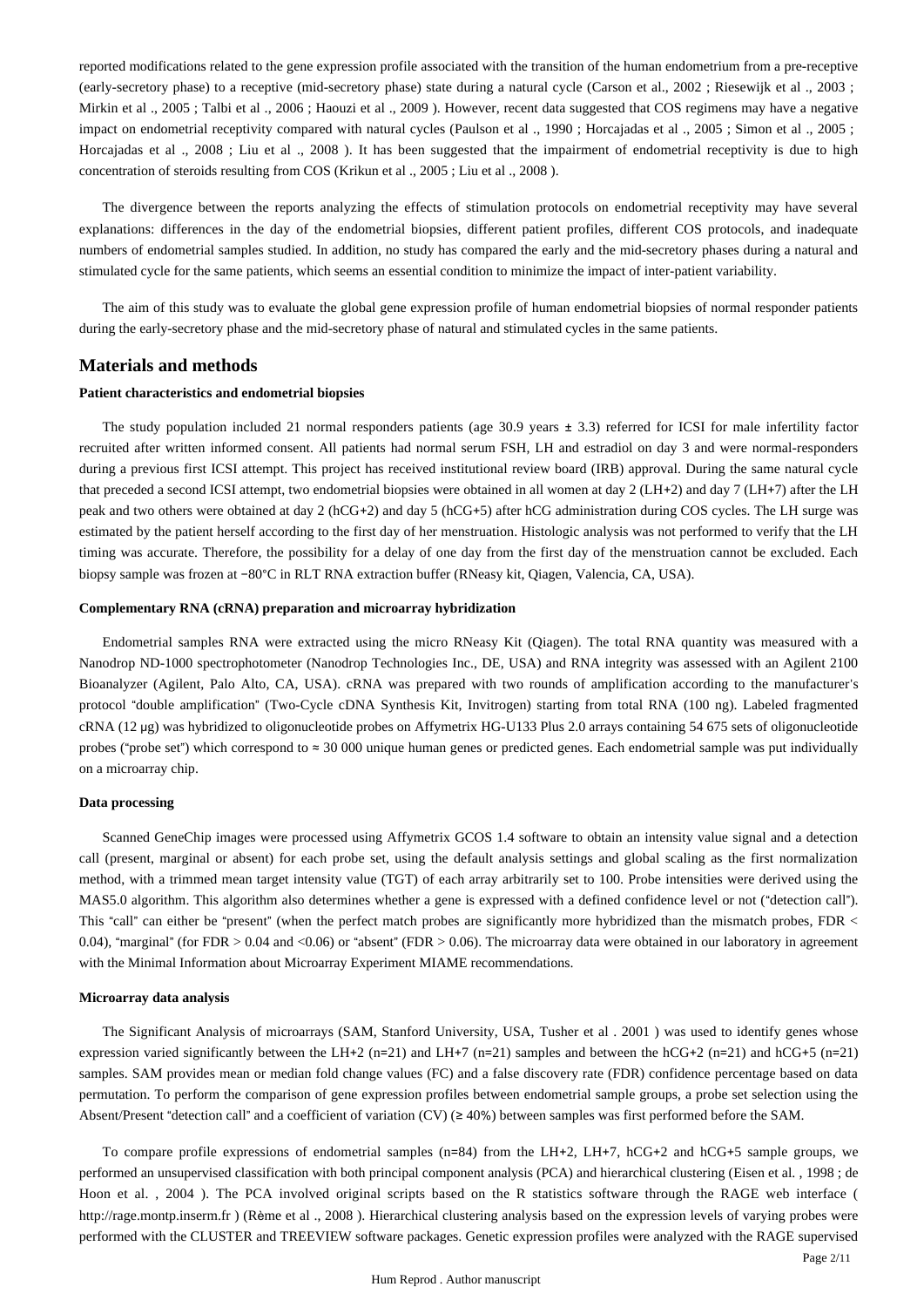analysis module, using a non parametric Mann Whitney U test with multiple testing corrections and were confirmed with the SAM software. Selected gene lists (mean fold change  $> 2$  and FDR  $< 5\%$ ) were submitted to Ingenuity (http://www.ingenuity.com ) and FatiGO + (http://babelomics2.bioinfo.cipf.es) software to identify the biological mechanisms altered by these gene expression variations. FatiGO+ is a part of the Babelomics suite and allows any differential distribution of biological terms (Gene Ontology, KEGG pathways) to be found between two groups of genes (Al-Shahrour et al., 2006).

#### **Ingenuity Pathway Analysis**

Selected gene lists were analyzed using Ingenuity Pathway Analysis (IPA) software (Ingenuity Systems, Redwood City, CA). Those genes with known gene symbols and their corresponding expression values were uploaded into the software. Each gene symbol was mapped to its corresponding gene object in the Ingenuity Pathways Knowledge Base. Networks of these genes were algorithmically generated based on their connectivity and assigned a score. The score is a numerical value used to rank networks according to how relevant they are to the genes in the input dataset but may not be an indication of the quality or significance of the network. The score takes into account the number of focus genes in the network and the size of the network to approximate how relevant this network is to the original list of focus genes. The network identified is then presented as a graph indicating the molecular relationships between genes/gene products. Genes are represented as nodes, and the biological relationship between two nodes is represented as an edge (line).

# **Results**

## **Gene expression profile of endometrial receptivity during natural and stimulated cycles for the same patients**

We selected 18,389 probe sets based on a CV ≥40% and a "detection call" present in at least 10 samples per group, and then subjected the 84 samples to an unsupervised clustering (Figure 1A). A first branch allowed the separation of the pre-receptive (LH+2 and hCG+2) from the receptive sample groups (LH+7 and hCG+5), corresponding to 62, 57, 81 and 100% of the samples for LH+2, hCG+2, LH+7 and hCG+5 respectively. A sub-branch allowed to partition the receptive samples between the natural (LH+7) and stimulated (hCG+5) cycles. A three dimensional PCA was performed (4,237 probe sets), representing 43% of the data information, and confirmed the unsupervised cluster analysis (Figure  $1B$ ).

A SAM analysis between the LH+2 and the LH+7 and between the hCG+2 and the hCG+5 sample groups (LH+2 versus LH+7; hCG+ 2 versus hCG+5; paired sample analysis) were performed. Among 1071 genes significantly modulated between the pre-receptive and receptive samples during natural cycle, 93 % and 7 % were respectively up- (2 ≤ fold change ≤ 465) and down-regulated (-3.8 ≤ fold change  $\le$  -2) in the LH+7 sample group (fold change ≥ 2 and a FDR < 5%) as previously described (Haouzi et al., 2009) (Supplementary Table I and Figure 4 ). Analysis of samples during stimulated cycle revealed that 998 genes were significantly modulated between the pre-receptive and receptive stages, including 78 % up-regulated ( $2 \le$  fold change  $\le$  59) and 22 % down-regulated (-5  $\le$  fold change  $\le$  -2) genes in the hCG+5 sample group (Figure 2A, Figure 4 and Supplementary Table I). A hierarchical clustering with this significant list of genes allowed the separation of the two endometrial sample groups of the stimulated cycle (Figure 2B). Interestingly, more down-regulated genes were observed during endometrial receptivity of the stimulated cycle in comparison with the natural cycle.

A SAM analysis between the LH+2 and hCG+2 and between the LH+7 and hCG+5 sample groups (LH+2 versus hCG+2, LH+7 versus hCG+5, paired sample analysis) was performed. The number of significantly modulated genes is reported in Table I. In contrast with other studies, the comparison of gene expression profile between natural and stimulated cycles was performed by paired samples (hCG+2 versus their corresponding LH+2), which is an important point to minimize inter-patient variability. For example, the number of genes significantly modulated between LH+2 and  $hCG+2$  samples analysed by paired or unpaired was dramatically different, highlighting the need to perform paired analyses and explaining differences with other studies.

#### **Atypical gene expression profile in endometrium under stimulated cycles**

The hierarchical clustering based on the stimulated cycle endometrium signature (Figure 2B) revealed that  $14\%$  ( $3/21$  patients) of the  $hCG+5$  samples were misclassified. Interestingly, the same samples also displayed an altered expression profile at day  $hCG+2$  (Figure 3 and 2B). Hence, gene expression analysis of the endometrium transcriptome after COS can distinguish a "standard" profile shared by most patients, and an "atypical" profile found in 14% of patients. A SAM analysis performed between the hCG+2 and hCG+5 samples reveals that only one gene, TSPAN3 (x39.3, FDR<0.0001) was significantly modulated between these two sample groups in these three "atypical" patients compared to 1296 genes which were modulated in the 18 "standard" patients. This gene was not modulated during the transition from the pre-receptive to the receptive stages in natural nor in the 18 "standard" patients of the stimulated cycles. We also performed a SAM analysis between the hCG+2 of the 18 "standard" and the 3 "atypical" samples. 197 genes were significantly modulated, including 188 up- and 9 down-regulated genes, suggesting a strong difference in gene expression at hCG+2 between "standard" and "atypical" samples. Among these genes,  $24$  up- and 2 down-regulated genes were specifically restricted to the hCG+2 "atypical" profile. In addition, the SAM analysis between the "standard" hCG+5 sample group and the "atypical" hCG+5 sample group revealed that 14 genes were significantly modulated, among which, 4 up- and 1 down-regulated genes were restricted to the "atypical" samples.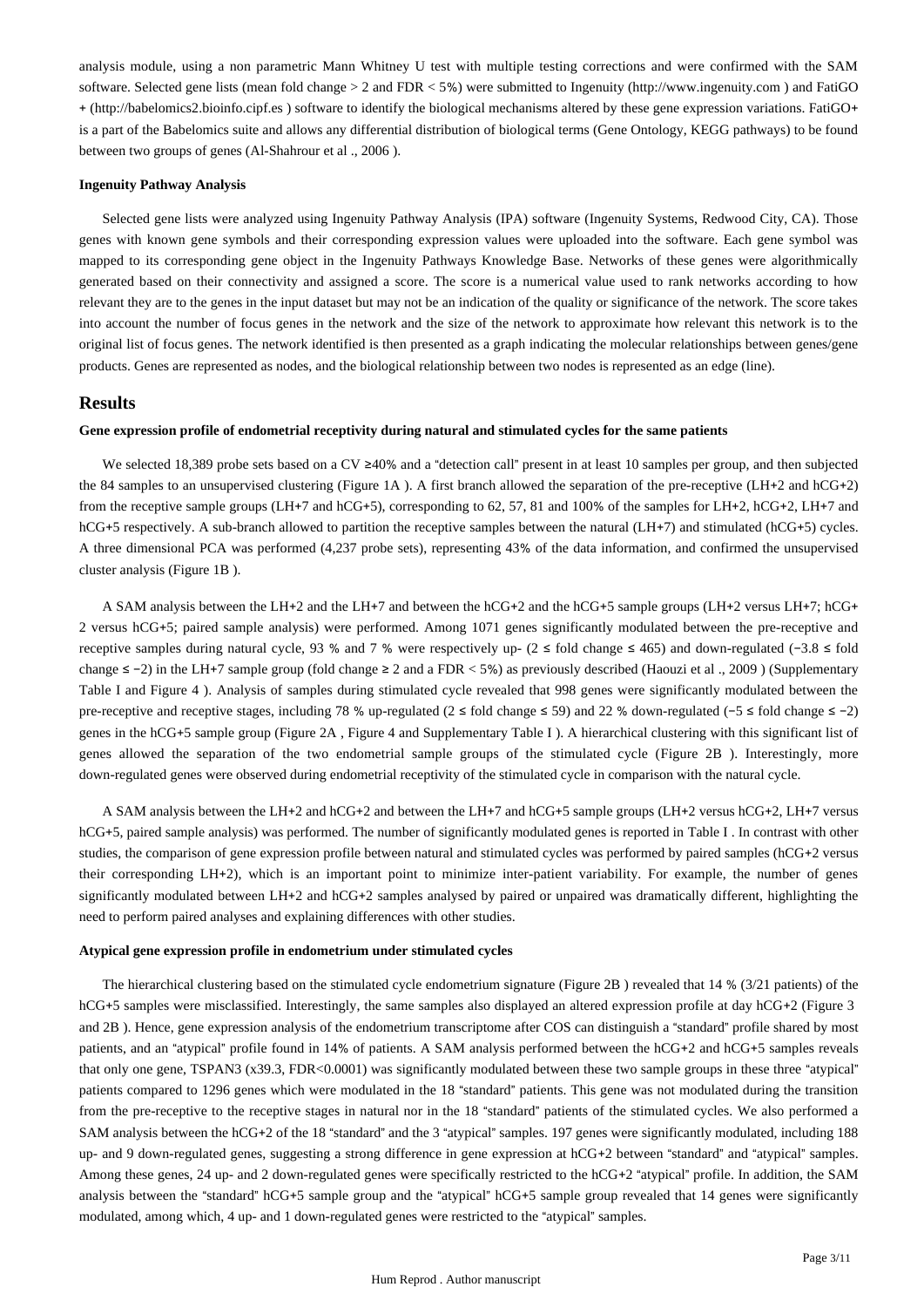#### **Differential expression of biological functions between natural and stimulated cycles**

The two gene lists identified with SAM analyses between the pre-receptive and receptive samples from the natural and stimulated cycles were then intersected to determine their overlap. While 361 up- and 32 down-regulated genes were in common to the natural and stimulated cycles, each category displayed a specific gene expression profile (Figure 4). These specific profiles included 632 up- and 46 down-regulated genes during the natural cycle, 416 up- and 189 down-regulated genes during the stimulated cycle. Interestingly, during the endometrial receptivity of the stimulated cycles, numerous genes which were down-regulated compared to natural cycles, were articulated around the cell cycle function (Figure 5). Among this function, the most representative genes were those coding for Cyclins, Cell Division Cycle (CDC) members, Cyclin Dependent Kinases (CDK), and members of the E2F family of transcription factors. They included: CCNA2 (x-2.7, FDR<0.0001), CCNB1 (x-2.3, FDR<0.0001), and CCNE2 (x-2.1, FDR<0.0001), CDCA8 (x-2.8, FDR<0.0001), CDC25C (x-3.3, FDR<0.0001), CDCA5 (x-2.7, FDR<0.0001), CDC20 (x-2.8, FDR<0.0001), CDCA7 (x-2, FDR<0.0001), CDKN3 (x-2.9, FDR<0.0001), E2F1 (x-2.1, FDR<0.0001), E2F7 (x-2.9, FDR<0.0001), E2F8 (x-3.2, FDR<0.0001), as well as FOXM1 (x-2.1, FDR<0.0001), MYBL2 (x-2.8, FDR<0.0001), TK1 (x-2.2, FDR<0.0001), PBK (x-3.2, FDR<0.0001), CHAF1B (x-2.2, FDR<0.0001), BUB1 (x-2.7, FDR<0.0001), AURKA (x-2.2, FDR<0.0001), CHEK1 (x-2, FDR<0.0001), HDAC (x-3.5, FDR<0.0001), DHFR (x-2,  $FDR < 0.0001$ ) and CDT1 (x-2.5,  $FDR < 0.0001$ ) (Figure 5).

### **KEGG pathways between natural and stimulated cycles**

We performed a FatiGO+ analysis with the two lists of up-regulated genes during endometrial receptivity of the natural and stimulated cycles. There were numerous differences, between the natural and stimulated cycles, in main systems involved in the implantation process, such as the TGFβ signaling pathway, the complement and coagulation cascades, and leukocyte transendothelial migration (Figure 6). While CHRD (x2.4, FDR<0.0001), BMP6 (x3.5, FDR<0.0001), DCN (x2, FDR=0.02), FST (x8.7, FDR<0.0001), ACVR1B (x2.9, FDR=  $0.02$ ) and SMAD3 (x2.4, FDR=0.003) were the most representative up-regulated genes around the TGFβ signaling pathway in the natural cycle from the pre-receptive and receptive stages, there were no changes in these genes the stimulated cycle (Figure 6A). Also, MASP1  $(x2.2, FDR = 0.004)$ , C<sub>2</sub> $(x3.6, FDR < 0.0001)$ , C<sub>3</sub> $(x4.7, FDR < 0.0001)$ , SERPINF<sub>2</sub> $(x2.2, FDR = 0.0006)$ , FGB  $(x46.4, FDR = 0.005)$ , PROS1  $(x2.9, FDR = 0.0006)$ , and BDKRB2  $(x2.1, FDR = 0.006)$  were the major up-regulated genes of the complement and coagulation cascades in the natural cycle, while BDKRB1  $(x2.6, FDR = 0.008)$  was the only gene associated with this pathway to be up-regulated during receptivity in the stimulated cycles (Figure 6B). Numerous genes involved in leukocyte transendothelial migration were up-regulated during endometrial receptivity of the natural cycle, such as ITGB2  $(x3.1, FDR<0.0001)$ , ITGB3  $(x7, FDR = 0.002)$ , ITGB4  $(x2.6, FDR<0.0001)$ , ITGA3 (x2.2, FDR<0.0001), ITGAL (x2.6, FDR<0.0001), ITGAM (x2, FDR=0.005), CD99 (x3.3, FDR=0.001), VCAM1 (x4.2, FDR= 0.003), VIL2 (x2.5, FDR<0.0001) and RAC2 (x2.6, FDR=0.0007). Whereas, only ITGA4 gene (x2.6, FDR=0.003) was up-regulated during endometrial receptivity of the stimulated cycle (Figure 6C).

#### **Biomarkers of the endometrial receptivity during stimulated cycles**

We also performed a PCA analysis of the hCG+2 and hCG+5 samples with the predictor list of endometrial receptivity as previously described (Haouzi et al., 2009). The majority of the hCG+2 samples were separated from the hCG+5 samples, except for the three  $\pm$ atypical" samples, in this PCA using the first two dimensions representing  $39%$  of the data information (Figure 7). During the pre-receptive to the receptive transition in stimulated cycles, four of our biomarkers of endometrial receptivity were significantly up-regulated. For natural cycles compared to stimulated cycles, NLF2 was increased by a factor 12.6 compared to 2, PROK1 was increased by a factor of 10.2 compared to 7.8, MFAP5 was increased by a factor of 37 compared to 11.5, and LAMB3 was increased by a factor of 20.4 compared to 11.1. The upregulation observed in the microarray analyses was validated by QRT-PCR (Haouzi et al., 2009; Supplementary Figure 1 ).

#### **ICSI outcome and biomarker genes**

Seven ongoing pregnancies were obtained in the patients participating in this study. There were no significantly differences in the modulated genes between the pregnant and non pregnant patients either in the hCG+2 or hCG+5 subgroups.

## **Discussion**

This is the first study analyzing by paired samples the endometrial gene expression profiles from the same patients during the pre-receptive to the receptive transition both in a natural and in a subsequent stimulated cycle. Although endometrium transition profiles are similar between patients, COS regimens affect endometrial receptivity in comparison with natural cycles. Two endometrium genes profiles were observed and associated either with a moderately altered receptivity for the majority of the patients or a strongly altered receptivity under COS conditions.

#### **Differential gene expression profiles of endometrial receptivity between natural and stimulated cycles**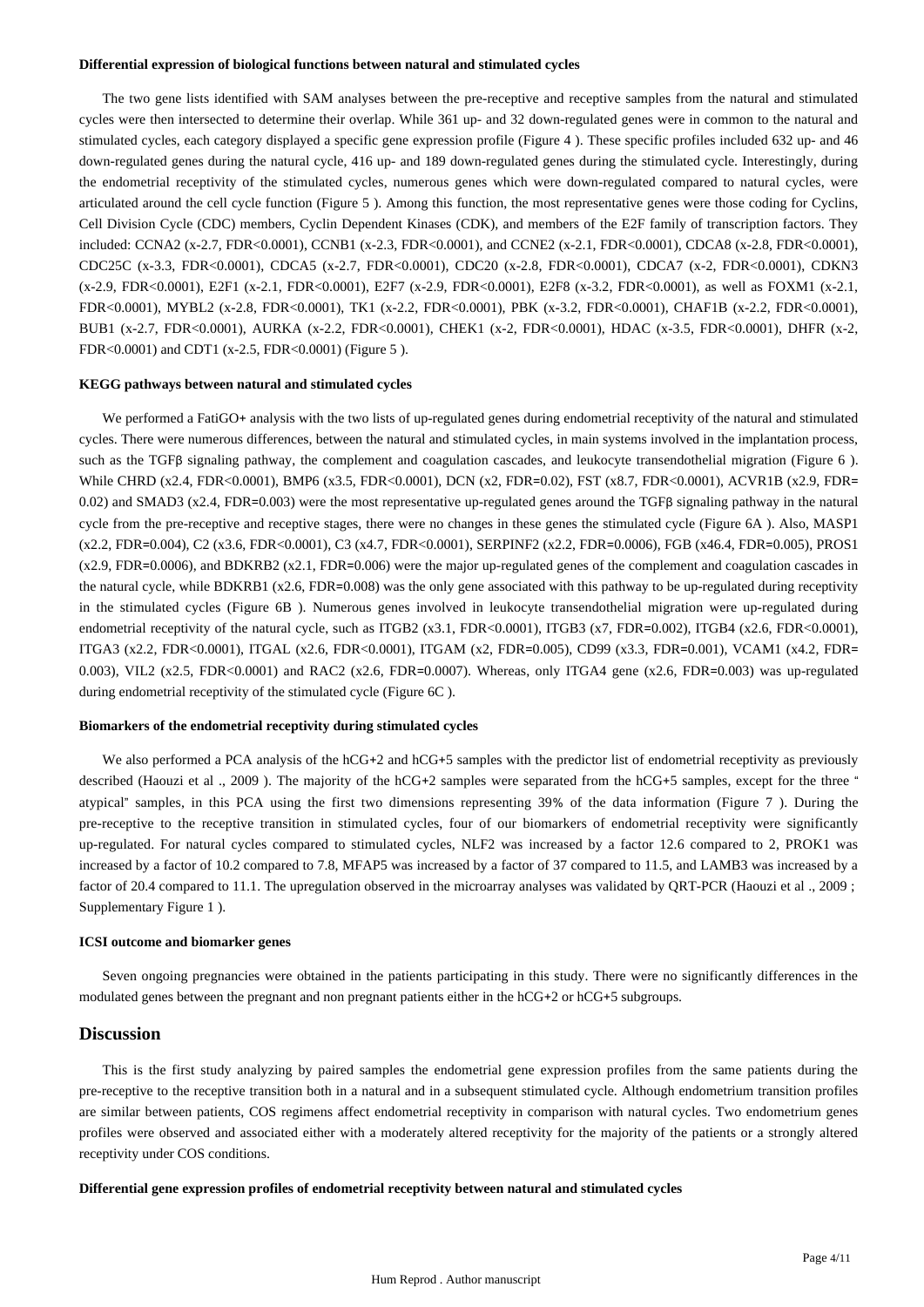In natural as well as stimulated cycles, the majority of the genes modulated during endometrial receptivity were up-regulated (93% in the natural cycle compared to 78 % in the stimulated cycle), suggesting that the receptive endometrium requires transcriptional activation as suggested by Horcajadas et al. (2008). Among the up-regulated genes of endometrial receptivity in the stimulated cycles, only 46 % were in common with those of the natural cycles. These data suggest that either the duration or FSH dose in gonadotropins treatment under COS cycles leads to the transcriptional activation of other genes which are not involved in physiological endometrium receptivity. Major differences in biological functions known to be involved in the implantation process, such as the TGFβ signaling pathway (Jones et al.,  $2006$ ), the complement and coagulation cascades and the leukocyte transendothelial migration (Berlin et al., 1995; Ivetic et al., 2004; Dominguez et al ., 2005 ; da Costa Martins et al ., 2006 ), were observed between the natural and stimulated cycle. The up-regulation of genes involved in these signaling pathways was found in natural cycles, but was lacking in stimulated cycles. On the other hand, the expression profile of the receptive endometrium in stimulated cycles during COS showed more down-regulated genes than in the natural cycle (7% in natural compared to 22 % in stimulated cycles respectively), suggesting that COS treatment, partly, induced gene repression. The majority of these down-regulated genes was not observed in the natural cycle (2% in common) and were related to the "cell cycle" function, suggesting a negative impact of gonadotropins treatment during COS on this function. Several cyclin (cyclin A2, B1 and E2), cell-division cycles (CDCA5, A8, A7, 20 and 25C), and members of E2F family (E2F1, 7 and 8), which are key regulators of cell cycle, as well as numerous genes articulated around them, were not upregulated in stimulated cycles. Moreover, genes involved in checkpoint regulation, which are molecular circuits monitoring DNA integrity and cell growth prior to replication and division at the G1/S and G2/M transitions respectively, were also not upregulated in stimulated cycles (Branzei and Foiani, 2008). These data can be considered in conjunction with reports which show that both GnRH antagonist and agonist exert an inhibitory effect on the cell cycle of human endometrial cancer cells in vitro, probably by decreasing the synthesis of growth factors (Emons et al ., 1993; Hershkovitz et al ., 1993; Kleinman et al ., 1993 ).

In contrast to Horcajadas et al. (2005) who showed that genes up-regulated during the formation of the receptive endometrium in the natural cycle tended to be down-regulated during stimulated cycles, we report similar variations but with a lesser amplitude during COS in comparison with natural cycles (Supplementary Tables I and II). One possible explanation is that, this amplitude difference reflects the sampling time of the receptive samples between natural (LH+7) and stimulated cycles (hCG+5). However, as embryos transfer was generally performed on day five after hCG administration (hCG+5) of a stimulated cycle, endometrial biopsies just before embryo transfer fitted with clinical practice. Recently, it has been reported that there is a two-day delay at hCG+7, with hCG+7 samples having a gene expression profile close to day 5 of stimulated cycle samples (Horcajadas et al ., 2008 ). However, in the current study, the unsupervised cluster and PCA analyses showed that a proportion of LH+7 (67%) and hCG+5 (30%) samples tend to cluster close together. In addition, the study design (LH+7/9 compared to hCG+7/9 in the Horcajadas's study, LH+2 and LH+7 compared to hCG+2 and hCG+5 in the present study), the size of patient samples ( $n=5$  per group in the Horcajadas's study,  $n=21$  per group in the present study) as well as the samples, which were obtained from different fertile patients candidates for oocytes donation in the Horcajadas's study, could contribute to these diverging results (Horcajadas et al ., 2008). By contrast, in the present study the comparison of gene expression profiles between natural and stimulated cycles was performed in the same normal-responder patients, which is an important point to minimize inter-patient variability.

We can wonder about the impact of multiple biopsies performed on the same patient. Kalma et al. (2008) reported that the first endometrial biopsy modulated a wide variety of genes in the same cycle as well as in the following cycle, which can consequently mask true gene expression profile differences. However, all patients were subjected similarly to four biopsies. If biopsies affect all samples equally, so this should not prevent the identification of different gene expression profiles. Therefore, gene expression profile differences observed during the pre-receptive to the receptive endometrial transition under COS regimens (hCG+2 compared to hCG+5) between the two described endometrial profiles (endometrial receptivity moderately and strongly altered) suggested, contrariwise, that true differences are not masked. In addition, although Barash et al . (2003) showed that multiple endometrium biopsies during the spontaneous menstrual cycle increased implantation and pregnancy rates at the following cycle of treatment, and that Zhou et al . (2008) demonstrated that local injury of the endometrium executed in IVF patients during their cycle of treatment, before ovum retrieval, gains the same effect of increasing implantation and clinical pregnancy rates, we don't known the consequences to perform a biopsy on the embryo transfer day. However, in this cohort, pregnancy rate (7/21 patients) was similar to those habitually acquired, suggesting a no detrimental effect on implantation process.

### **Atypical gene expression profile of endometrial cells during COS**

The comparisons of gene expression from the same patients between natural and stimulated cycles revealed endometrial profiles associated either with a moderately altered receptivity in most cases (86%) or a strongly altered receptivity during the COS protocol in a few cases (14%). In these few cases, the transition from the oocyte collection day (hCG+2) to the embryo transfer day (hCG+5) phase introduced only minor differences in gene expression profiles. Only one gene, TSPAN3 was significantly modulated between their pre-receptive to receptive samples. The protein encoded by this gene is a member of the tetraspanin family and plays a role in the regulation of the cell development, activation, growth and motility (Hemler, 2005). Impairment of gene expression of endometrial cells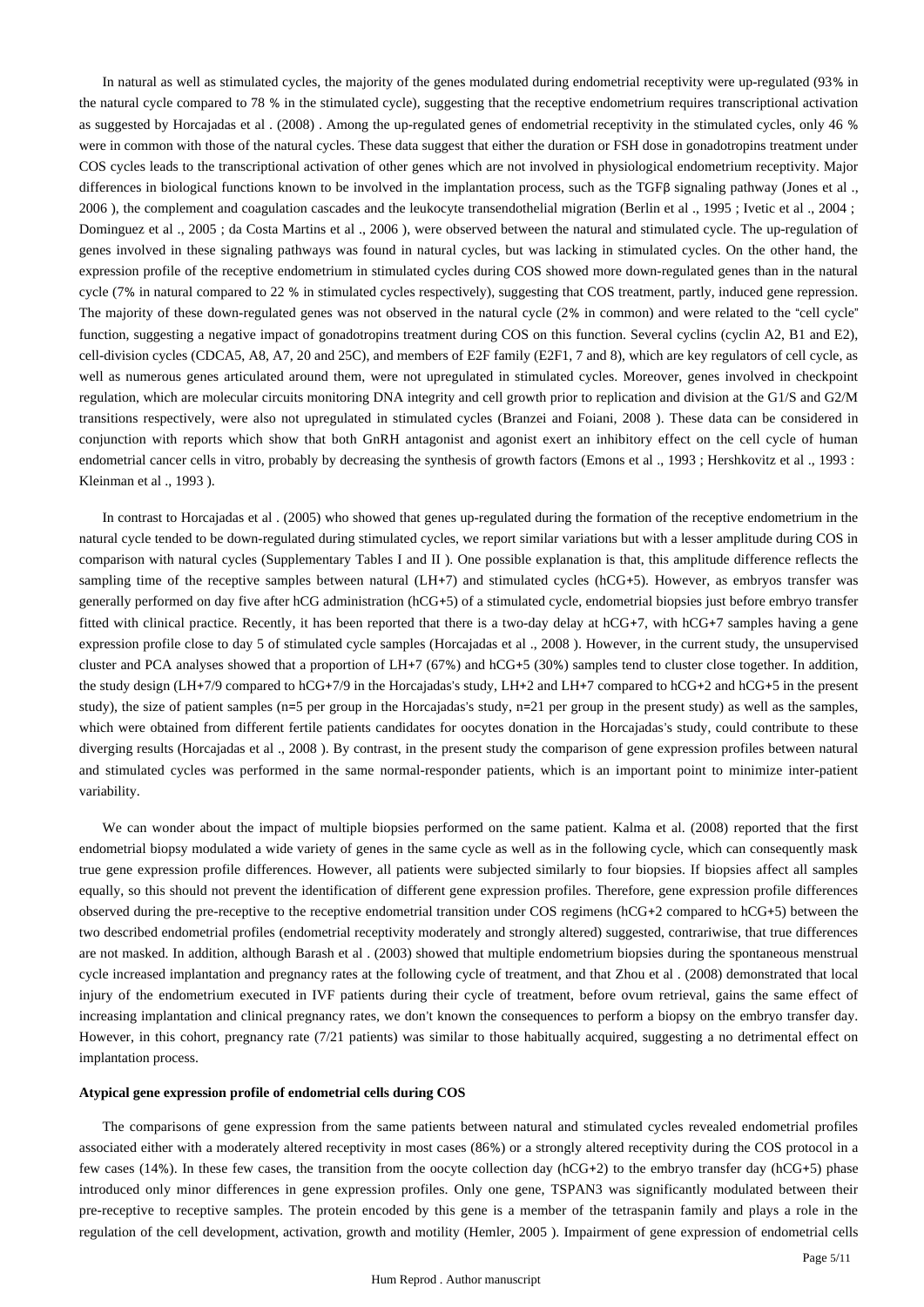was already apparent at hCG+2 in these samples as judged by the gene number significantly modulated (197 genes) between these samples and those associated with a moderately altered receptivity. However, on hCG+5, there were fewer differences between the two endometrial profiles.

We previously described a predictor list (comprising 60 probe sets) of endometrial receptivity during natural cycle (Haouzi et al., 2009 ). These predictors confirmed the presence of the two endometrial profiles: either receptive or not receptive. However, among these predictors, only four were significantly up-regulated during the pre-receptive to the receptive transition in the stimulated cycle. In addition, the fold changes between the pre-receptive to the receptive phases in endometrial profiles associated with a positive receptive status were less pronounced in stimulated than in natural cycles, suggesting incomplete receptivity during COS. Therefore, our predictors further suggest the moderately altered receptivity status for the majority of the samples, as well as the strongly altered receptivity status for a few patients. When the receptiveness of the endometrium is seriously compromised during COS, fresh embryo replacement could be reconsidered. In these cases, embryos freezing enable the IVF attempt to be saved and the embryo transfer can be done later during a natural cycle. For these patients, the endometrial receptivity gene expression signature is of high value (Haouzi et al., 2009).

In conclusion, the transcriptomic pattern of endometrial cells in natural and stimulated cycles in the same patients reveals either moderate or strong alterations of endometrial receptivity under COS protocols. This information could open new perspectives, particularly in patients with multiple implantation failures. In this case, analysis of the endometrial profile could reveal a strongly altered profile during COS protocols, prompting the clinician to either adapt the IVF stimulation protocol or to perform embryo transfer later during a natural cycle.

# **Ackowledgements:**

We wish to thank the Ferring, Merck-Serono Pharmaceutical, Schering-plough companies for their partial financial support of this study. We thank the direction of the University-Hospital of Montpellier for support and the ART team for their assistance during this study.

# **References:**

- Alcázar JL . Three-dimensional ultrasound assessment of endometrial receptivity: a review . Reprod Biol Endocrinol . 2006 ; 9 : (4) 56 -
- Al-Shahrour F, Minguez P, Tárraga J, Montaner D, Alloza E, Vaquerizas JMM, Conde L, Blaschke C, Vera J, Dopazo J. BABELOMICS: a systems biology perspective in the functional annotation of genome-scale experiments . Nucleic Acids Research (Web Server issue) . 2006 ; 34 : W472 - W476
- Barash A , Dekel N , Fieldust S , Segal I , Schechtman E , Granot I . Local injury of the endometrium doubles the incidence of successful pregnancies in patients undergoing in-vitro fertilization . Fertil Steril . 2003 ; 79 : 1317 - 22
- Berlin C , Bargatze RF , Campbell JJ , vonAndrian UH , Szabo MC , Hasslen SR , Nelson RD , Berg EL , Erlandsen SL , Butcher EC . Alpha 4 integrins mediate lymphocyte attachment and rolling under physiologic flow . Cell . 1995 ; 80 : 413 - 422
- Branzei D , Foiani M . Regulation of DNA repair throughout the cell cycle . Nat Rev Mol Cell Biol . 2008 ; 9 : (4 ) 297 308
- Carson DD , Lagow E , Thathiah A , Al-Shami R , Farach-Carson MC , Vernon M , Yuan L , Fritz MA , Lessey B . 2002 ; Changes in gene expression during the early to mid-luteal (receptive phase) transition in human endometrium detected by high-density microarray screening . Mol Hum Reprod . 8 : (9 ) 871 - 9
- da Costa Martins PA , van Gils JM , Mol A , Hordijk PL , Zwaginga JJ . Platelet binding to monocytes increases the adhesive properties of monocytes by up-regulating the expression and functionality of beta1 and beta2 integrins . J Leukoc Biol . 2006 ; 79 : (3 ) 499 - 507
- de Hoon MJ , Imoto S , Nolan J , Miyano S . Open source clustering software . Bioinformatics . 2004 ; 20 : 1453 4
- Dominguez F, Yáñez-Mó M, Sanchez-Madrid F, Simón C. Embryonic implantation and leukocyte transendothelial migration: different processes with similar players? . FASEB J . 2005 ; 19 : (9 ) 1056 - 60
- Donaghay M , Lessey BA . Uterine receptivity: alterations associated with benign gynecological disease . Semin Reprod Med . 2007 ; 25 : (6 ) 461 75
- Eisen MB , Spellman PT , Brown PO , Botstein D . Cluster analysis and display of genomewide expression patterns . Proceedings of the National Academy of Sciences of the United States of America . 1998 ; 95 : 14863 - 8
- Emons G, Schröder B, Ortmann O, Westphalen S, Schulz KD, Schally AV. High affinity binding and direct antiproliferative effects of luteinizing hormone-releasing hormone analogs in human endometrial cancer cell lines . J Clin Endocrinol Metab . 1993 ; 77 : (6 ) 1458 - 64
- Friedler S , Schenker JG , Herman A , Lewin A . The role of ultrasonography in the evaluation of endometrial receptivity following assisted reproductive treatments: a critical review . Hum Reprod Update . 1996 ; 2 : 323 - 335
- Hershkovitz E , Marbach M , Bosin E , Levy J , Roberts CT Jr , LeRoith D , Schally AV , Sharoni Y . Luteinizing hormone-releasing hormone antagonists interfere with autocrine and paracrine growth stimulation of MCF-7 mammary cancer cells by insulin-like growth factors . J Clin Endocrinol Metab . 1993 ; 77 : (4 ) 963 - 8
- $\bullet$  Haouzi D, Mahmoud K, Fourar M, Bendhaou K, Dechaud H, De Vos J, Rème T, Dewailly D, Hamamah S. Identification of new biomarkers of human endometrial receptivity in the natural cycle . Hum Reprod . 2009 ; 24 : 198 - 205
- Hemler ME . Tetraspanin functions and associated microdomains . Nat Rev Mol Cell Biol . 2005 ; 6 : (10 ) 801 11
- $\bullet$  Horcajadas JA, Mínguez P, Dopazo J, Esteban FJ, Domínguez F, Giudice LC, Pellicer A, Simón C. Controlled ovarian stimulation induces a functional genomic delay of the endometrium with potential clinical implications . J Clin Endocrinol Metab . 2008 ; 93 : (11 ) 4500 - 10
- Horcajadas JA, Pellicer A, Simón C. Wide genomic analysis of human endometrial receptivity: new times, new opportunities . Hum Reprod Update . 2007; 13: (1) 77 86
- $\bullet$  Horcajadas JA, Riesewijk A, Polman J, van Os R, Pellicer A, Mosselman S, Simón C. Effect of controlled ovarian hyperstimulation in IVF on endometrial gene expression profiles . Mol Hum Reprod . 2005 ; 11 : (3 ) 195 - 205
- Ivetic A , Florey O , Deka J , Haskard DO , Ager A , Ridley AJ . Mutagenesis of the ezrin-radixin-moesin binding domain of L-selectin tail affects shedding, microvillar positioning, and leukocyte tethering . J Biol Chem . 2004 ; 279 : (32 ) 33263 - 72
- Jones RL , Stoikos C , Findlay JK , Salamonsen LA . TGF-beta superfamily expression and actions in the endometrium and placenta . Reproduction . 2006 ; 132 : (2 ) 217 32
- Kalma Y , Granot I , Gnainsky Y , Or Y , Czernobilsky B , Dekel N , Barash A . Endometrial biopsy-induced gene modulation: First evidence for the expression of bladder-transmembranal uroplakin Ib in human endometrium . Fertil Steril . 2008 ; Mar 18
- Kleinman D , Roberts CT Jr , LeRoith D , Schally AV , Levy J , Sharoni Y . Regulation of endometrial cancer cell growth by insulin-like growth factors and the luteinizing hormone-releasing hormone antagonist SB-75 . Regul Pept  $.1993$ ;  $48$ :  $(1-2)$  91 - 8
- Kovalevsky G , Patrizio P . High rates of embryo wastage with use of assisted reproductive technology: a look at the trends between 1995 and 2001 in the United States . Fertil Steril . 2005 ; 84 : (2 ) 325 - 30
- Krikun G , Schatz F , Taylor R , Critchley HO , Rogers PA , Huang J , Lockwood CJ . Endometrial endothelial cell steroid receptor expression and steroid effects on gene expression . J Clin Endocrinol Metab . 2005 ; 90 : (3 ) 1812 - 8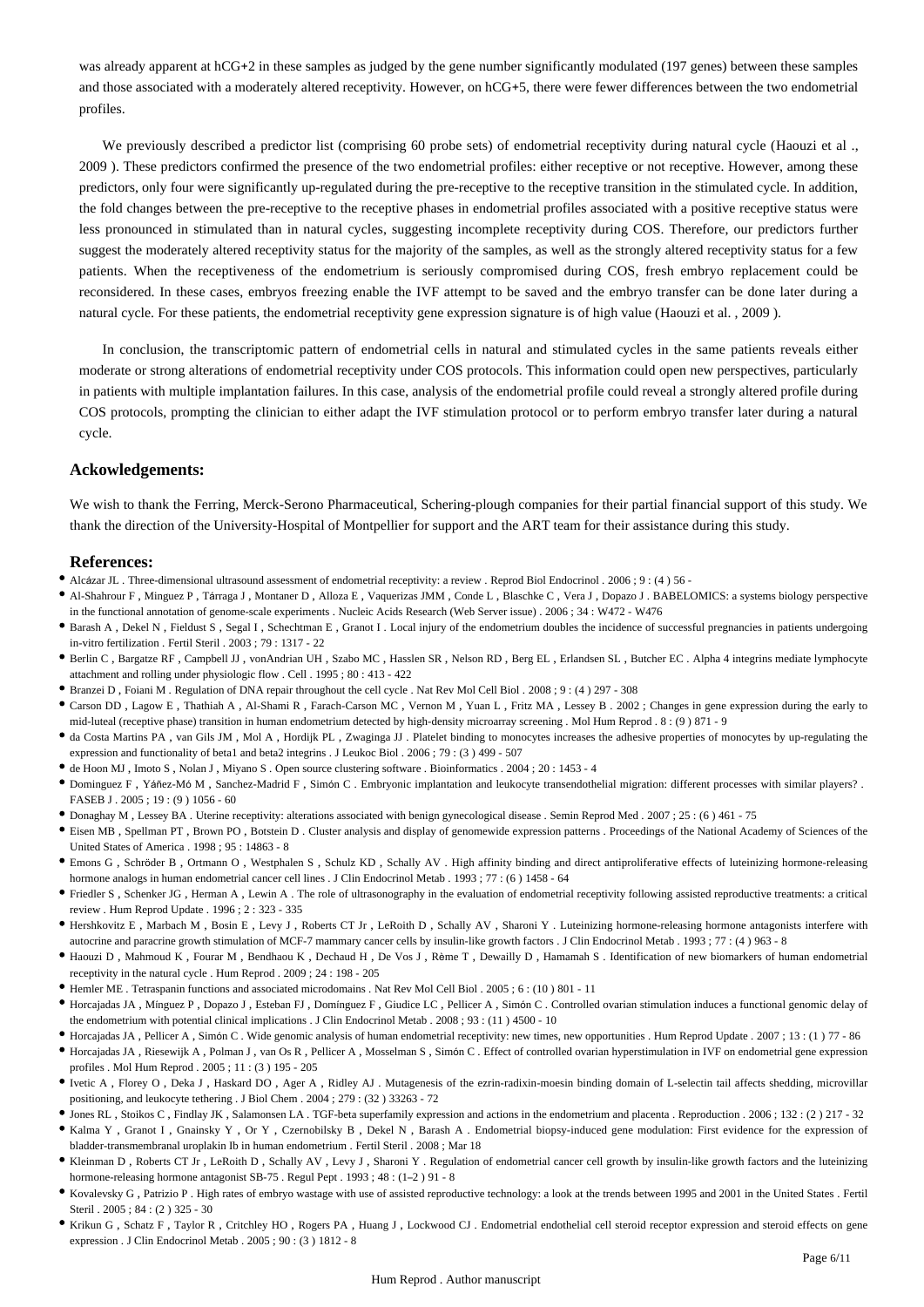- Liu Y , Lee KF , Ng EH , Yeung WS , Ho PC . Gene expression profiling of human peri-implantation endometria between natural and stimulated cycles . Fertil Steril . 2008 ; Jan 11
- Mirkin S , Arslan M , Churikov D , Corica A , Diaz JI , Williams S , Bocca S , Oehninger S . In search of candidate genes critically expressed in the human endometrium during the window of implantation . Hum Reprod . 2005 ; 20: (8) 2104 - 17
- $\bullet$  Mirkin S, Nikas G, Hsiu JG, Díaz J, Oehninger S. Gene expression profiles and structural/functional features of the peri-implantation endometrium in natural and gonadotropin-stimulated cycles . J Clin Endocrinol Metab . 2004 ; 89 : (11 ) 5742 - 52
- Paulson RJ , Sauer MV , Lobo RA . Embryo implantation after human in vitro fertilization: importance of endometrial receptivity . Fertil Steril . 1990 ; 53 : 870 874
- Pierson RA . Imaging the endometrium: are there predictors of uterine receptivity? . J Obstet Gynaecol Can . 2003 ; 5 : 360 368
- \* Rème T, Hose D, De Vos J, Vassal A, Poulain PO, Pantesco V, Goldschmidt H, Klein B. A new method for class prediction based on signed-rank algorithms applied to Affymetrix microarray experiments . BMC Bioinformatics . 2008 ; 11 : 9 - 16
- Riesewijk A, Martín J, van Os R, Horcajadas JA, Polman J, Pellicer A, Mosselman S, Simón C. Gene expression profiling of human endometrial receptivity on days LH+2 versus LH+7 by microarray technology . Mol Hum Reprod . 2003 ; 9 : (5) 253 - 64
- Simon C, Obervé J, Bellver J, Vidal C, Bosch E, Horcajadas JA, Murphy C, Adams S, Riesewijk A, Mannaerts B, Pellicer A, Similar endometrial development in oocyte donors treated with either high- or standard-dose GnRH antagonist compared to treatment with a GnRH agonist or in natural cycles . Human Reproduction . 2005 ; 20 : (12 ) 3318 - 3327
- Simon C , Moreno C , Remohi J , Pellicer A . Cytokines and embryo implantation . J Reprod Immunol . 1998 ; 39 : 117 131
- Talbi S , Hamilton AE , Vo KC , Tulac S , Overgaard MT , Dosiou C , Le Shay N , Nezhat CN , Kempson R , Lessey BA , Nayak NR , Giudice LC . Molecular phenotyping of human endometrium distinguishes menstrual cycle phases and underlying biological processes in normo-ovulatory women . Endocrinology . 2006; 147 : (3) 1097 - 121
- Tusher VG , Tibshirani R , Chu G . Significance analysis of microarrays applied to the ionizing radiation response . Proc Natl Acad Sci U S A . 2001 ; 98 : (9 ) 5116 21
- Zhou L , Li R , Wang R , Huang HX , Zhong K . Local injury to the endometrium in controlled ovarian hyperstimulation cycles improves implantation rates . Fertil Steril . 2008 ; 89 : (5 ) 1166 - 76

Unsupervised classification with both principal component analysis (PCA) and hierarchical clustering of 84 endometrium samples during the pre-receptive and receptive stages from natural and stimulated cycles

(A) Unsupervised hierarchical clustering was performed, allowing a separation between the pre-receptive (LH+2 and hCG+2) and receptive samples (LH+7 and hCG+5). (B) PCA using the three dimensions was performed representing 43% of the data information, and confirmed the unsupervised cluster analysis. Pink circle, LH+2 and hCG+2 samples; grey circle, LH+7 samples; green circle, hCG+5 samples.

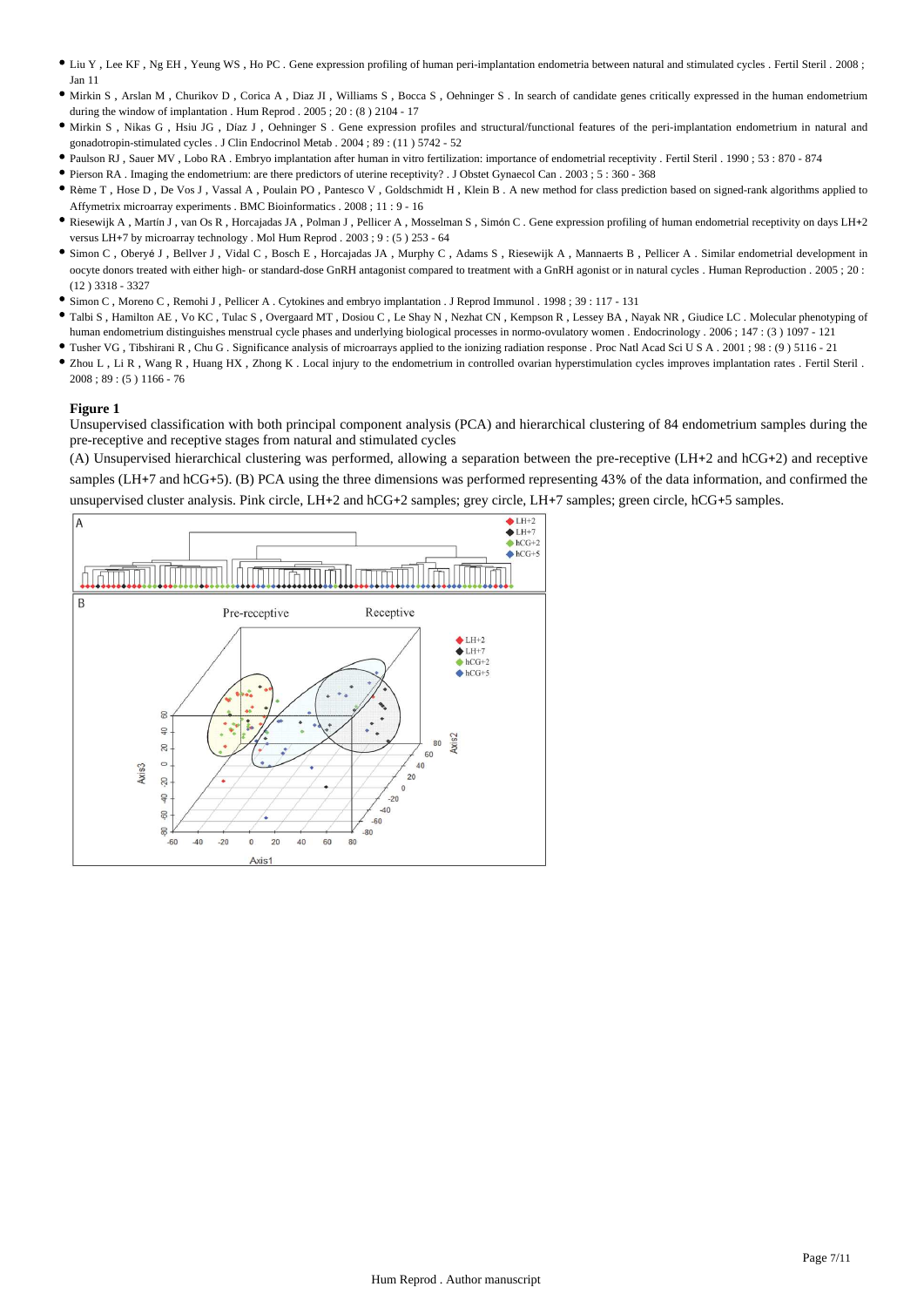Supervised hierarchical clustering of hCG+2 and hCG+5 samples from stimulated endometrium cycles

(A) The majority of the genes specifically modulated during endometrial receptivity in stimulated cycles (998 genes) were up-regulated (777 up-regulated genes, 221 down-regulated genes). Red, up-regulated genes; green, down-regulated genes. (B) A hierarchical clustering was performed with this gene list, allowing the separation of the two sample groups. Rhomb black outline: "Atypical" samples.



# **Figure 3**

The two endometrium profiles during the pre-receptive and the receptive stages in stimulated cycles

The majority of patients (18/21 patients) were characterized by a common profile, called "standard profile". Other patients ( $3/21$ ) presented an " atypical profile". PR, pre-receptive; R, receptive; red, up-regulated genes; green, down-regulated genes.

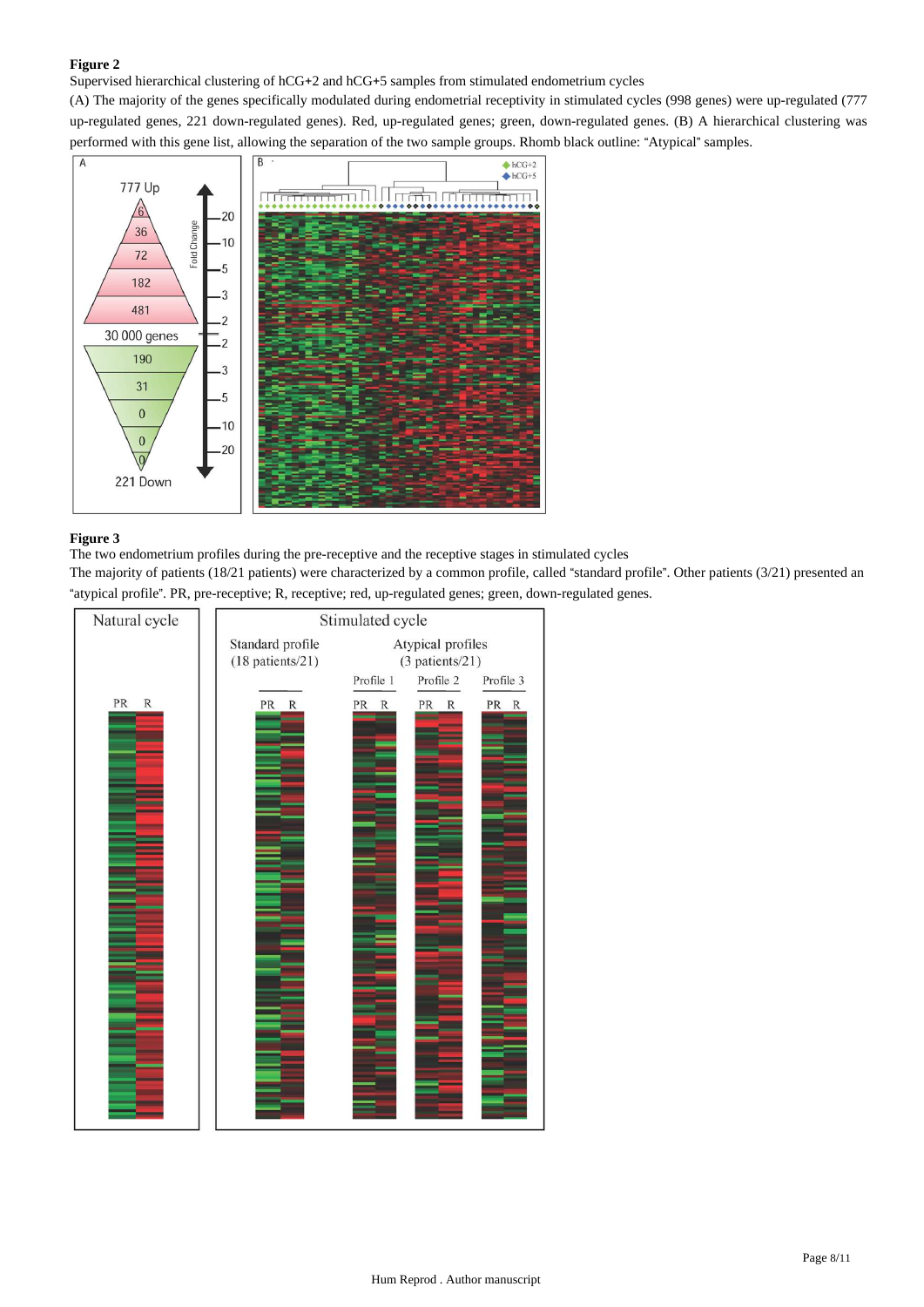Venn diagram of transcripts up-regulated and down regulated during endometrial receptivity in the natural cycle compared to the stimulated cycle

Each list of genes was determined with the SAM software with a FDR  $<$  5% and a fold change  $>$  2.



## **Figure 5**

Down-regulated genes related to the cell cycle function in the receptive endometrium of stimulated cycles

Genes involved in (A) the cell cycle, (B) G1/S checkpoint regulation, and (C) the G2/M DNA damage checkpoint. All of these genes were down-regulated in stimulated cycles in comparison with natural cycles. Green: down-regulated genes.

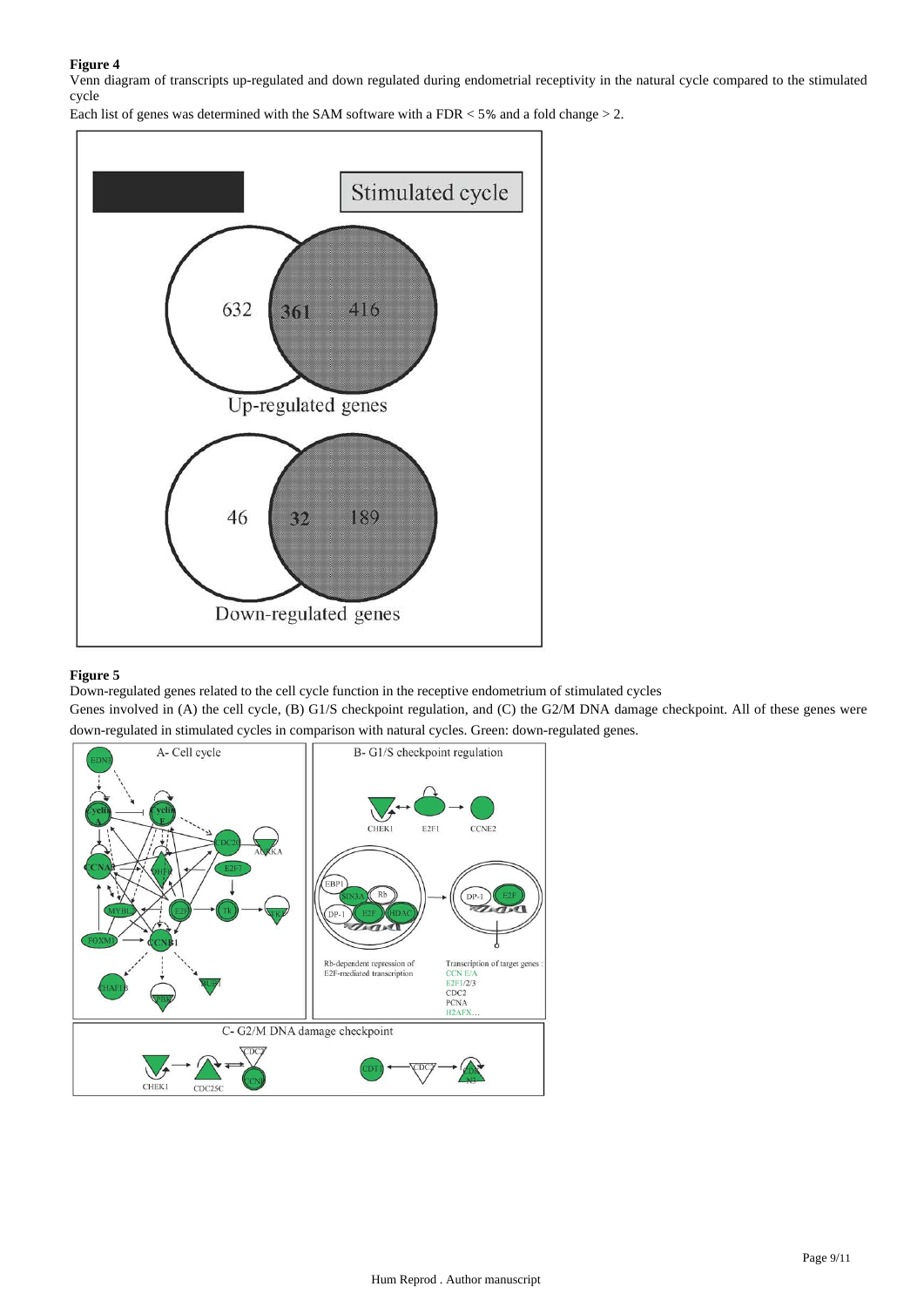Major differences in main systems involved in implantation between natural and stimulated cycles

To identify differential distributions of KEGG pathways, we performed a FatiGO+ analysis with the two lists of genes up-regulated gene during endometrial receptivity of the natural and stimulated cycles. There were numerous differences, between the natural and stimulated cycles, in main systems involved in the implantation process, such as the TGFβ signaling pathway, the complement and coagulation cascades, and leukocyte transendothelial migration. Red, genes up-regulated in natural cycles; pink, genes up-regulated in stimulated cycles.



## **Figure 7**

Unsupervised classification with principal component analysis (PCA) of the hCG+2 and hCG+5 samples with the predictor list Our predictor list of the endometrial receptivity allows the separation of 90% of hCG+5 samples from the hCG+2 samples in this PCA using the first two dimensions, representing 39% of the data information.